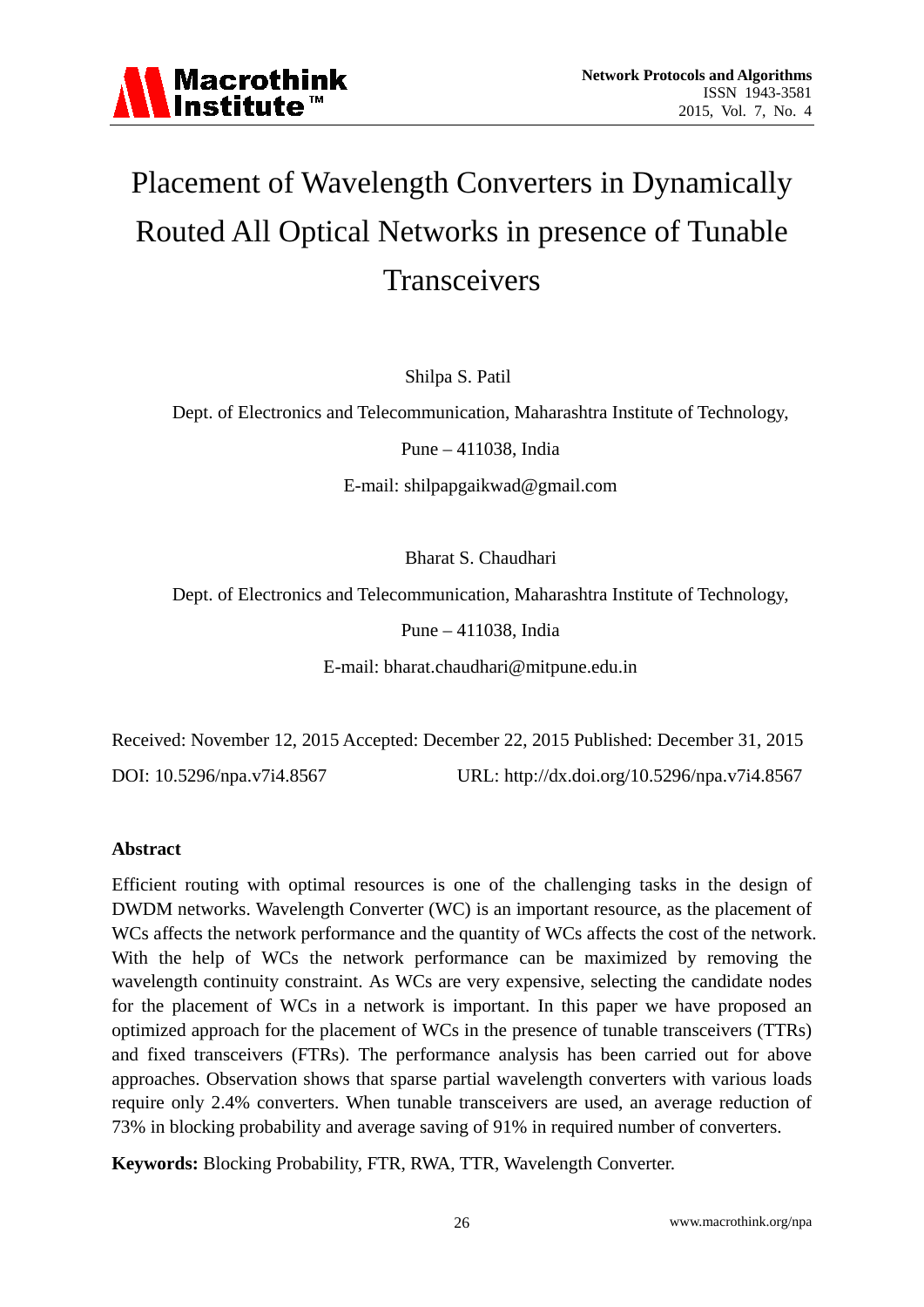

## **1. Introduction**

In optical networks, wavelength division multiplexing (WDM) technology provides enormous bandwidth for long haul optical deployments. All optical circuits are used to establish the connections between end to end nodes without E-O and O-E conversions. To establish a lightpath between two nodes, same wavelength must be used on all the hops of the path. This constraint of continuous availability of the same wavelength is called wavelength continuity constraint (WCC). An efficient RWA algorithm [1] [2] is needed to improve the blocking performance of the network by the maximum utilization of the wavelengths. Further WCC diminution can be removed with the help of wavelength converter (WC) [3]. Wavelength convertible routers having wavelength conversion capability converts data on one wavelength into data on another wavelength. Different architectures have been proposed such as full wavelength conversion, share per link and share per node [4] for the placement of WCs. In full wavelength conversion, dedicated WCs are used at each port. Total converters required is the product of wavelengths per link and number of fibers used. In share per link, WC bank can be shared by the connection requests coming from each link whereas in share per node architecture, a common WC bank is present which is shared across links. In this if wavelength does not require conversion for establishment of lightpath then it is directly given to multiplexer for desired output. This entails very less number of WCs with high switching complexity and high sharing efficiency [4]. Each end node is equipped with few transceivers. Tunable transceiver can be tuned to different wavelengths so as to send out (or receive) an optical signal on any available free wavelength within its tuning range. This paper presents an optimized approach for the placement of WCs in the presence of tunable transceivers (TTRs) along with efficient routing scheme using dynamic link weight. Section II of the paper discusses the related work. Section III presents proposed work. Results, analysis and discussion are presented in Section IV whereas paper is concluded in Section V.

#### **2. Related work**

Network topology, definite number of converters and dynamic traffic is given, then selection of number of nodes for the placement of WCs becomes a very crucial task. There are different techniques proposed for the optimal placement of WCs in a network. Arora, Subramaniam [5] proposed Total Outgoing Traffic (TOT) for the placement of wavelength converters in the network. The nodes from which maximum routes passed are selected for the placement of WCs. In [6] authors have proposed a new technique called as weighted least congested routing (WLCR) with first-fit wavelength assignment in which current traffic load as well as route length is considered jointly. The routes are calculated off-line for every source and destination and the weight is assigned to each route. For every new connection request, the weight value is calculated and then assigned to each route. They have used Minimum Blocking Probability First (MBPF) heuristic technique in which each time wavelength converters are placed at each node and calculated the reduced blocking probability. Accordingly, the nodes are selected for the placement of the wavelength converters. Lot of research work has been done on the optimum placement of sparse partial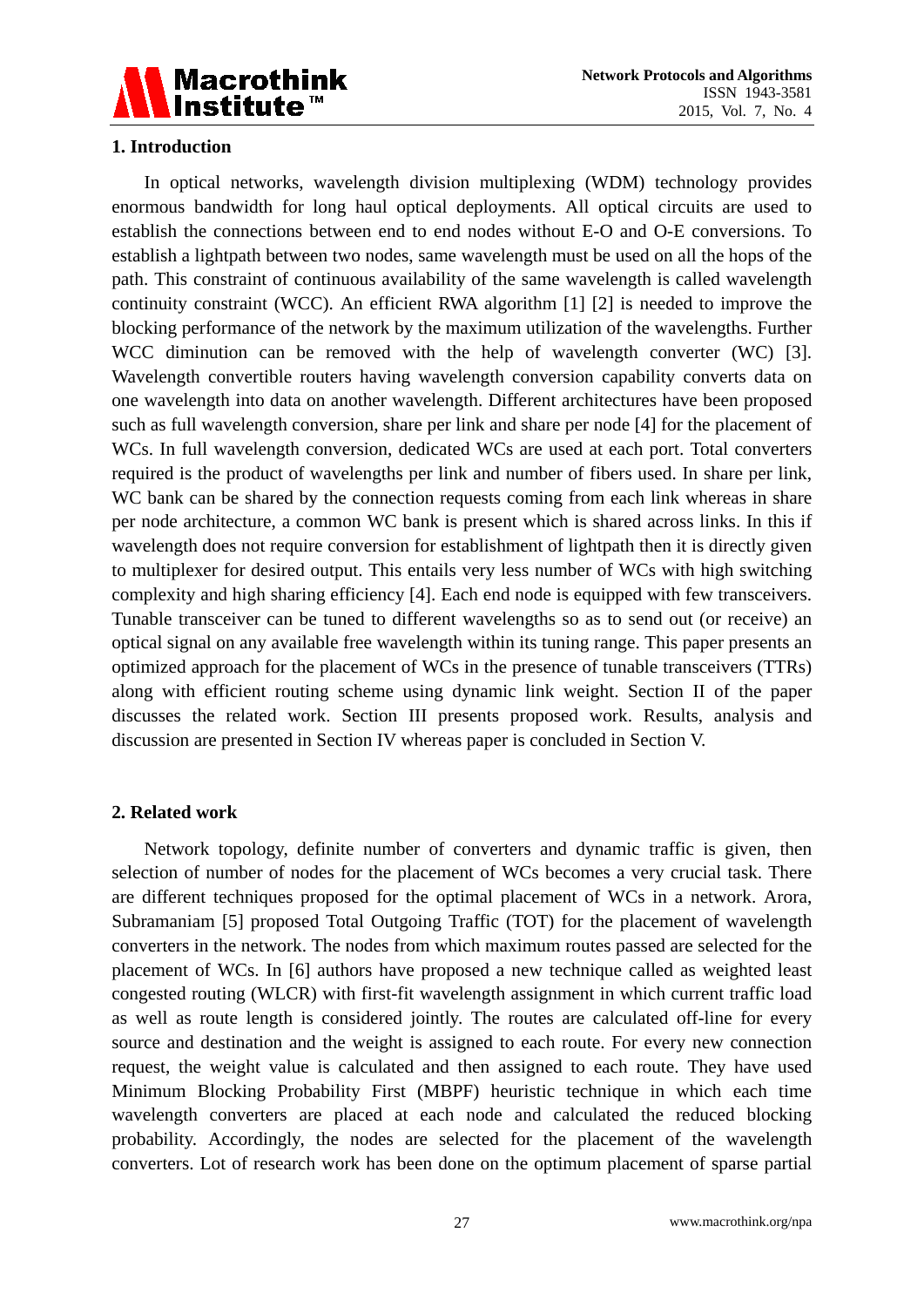

WCs (SPWC) in which only few nodes are equipped with wavelength converters but with limited range capability. It is shown that small amount of wavelength converters can gain the performance which is nearly equal to the full WCs [7]. In such scenarios only certain numbers of wavelength routers are capable of doing the conversion [8]. Chu *et al.* [9] developed a method for the placement of WCs as SPWC architecture using fixed shortest path routing algorithm and first fit wavelength assignment. Initially by considering full WCs placement, value of total utilization of WCs at every node is calculated as average busy number of WCs and maximum busy converters. The nodes having maximum values can be replaced by placing the WCs. Static shortest path routing is used for finding out the routes. This architecture requires only 1% - 5% of full WCs for varied traffic conditions. In [10], the auxiliary graph is created depending on the link state information of the route. The information is acquired from the history of number of converters utilized and idle converters from the intermediate nodes for the placement of wavelength converters. Least Loaded Routing (LLR) is used for the selection of the route. One or very few wavelength converters are placed on every node to reduce the blocking probability by 44% and 83%. Fernando Lezama *et al.* [11] proposed Differential Evolution for the optimal placement of wavelength converters. The shortest path routing is used for finding out the routes. For assigning the wavelength random wavelength assignment technique is used. The algorithm considered population of individuals and use the iterations by building another populations till an optimal solution is achieved. Efficient and scalable wavelength assignment technique in [12] is used for the reduction of total number of WCs in wavelength routed networks. They have used a simple routing technique and for the wavelength assignment the wavelength which is free maximum number times is selected by graph coloring method. For ring network with unprotected and protected services, it is found that with the help of tunable transceivers further relaxation of the WCC and reduction in blocking probability can be achieved. In proposed work, we present a technique for finding out the positions of the nodes to place the WCs with dynamic weight based routing in the presence of tunable transceivers.

#### **3. Proposed work**

#### *3.1 System Assumptions and Notations*

NSFnet topology has been considered with *L* links and *N* nodes as shown in Fig. 1 for carrying out the simulation and analysis. The lightpath request is a Poisson process with arrival rate  $\lambda$  and the holding times are exponentially distributed with average length  $1/\mu$ . The traffic load behavior depends on Erlang model [13]. For every call request, the path is selected with the route having maximum dynamic weight value which can be calculated [14] on the basis of networks current situation of the network as in (7). From the total *k* paths which are having free wavelengths for serving the lightpaths, the route with maximum dynamic weight is selected. The routes are calculated with the help of modified Dijkstra's algorithm. The wavelength is assigned with first fit wavelength assignment technique. Share per node architecture is considered for the placement of wavelength converter. The total blocking probability of the network is calculated by supervising the network for an hour.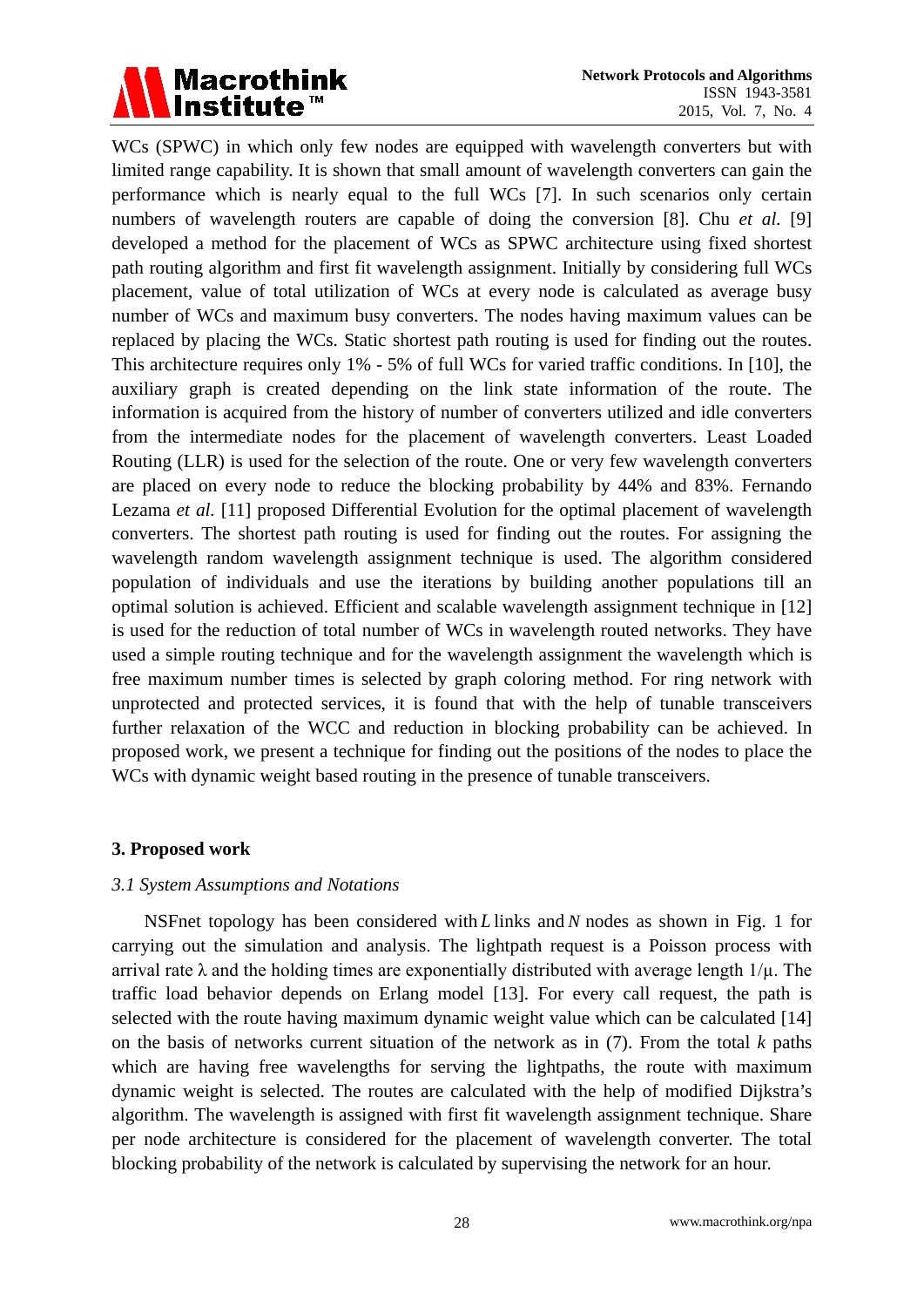



Fig. 1. NSFnet Topology

## *3.2 Blocking Probability:*

The overall blocking probability of a network can be calculated as the ratio of blocked calls to the offered calls. The lighpath connection is blocked when wavelength is not available with dynamic RWA and unavailability of WCs in the presence of tunable transceivers. The overall blocking probability of the network can be calculated as

$$
P_N^b = \frac{B_N^C}{A_N^C} \tag{1}
$$

$$
P_N^b = \frac{B_1^c}{A_1^c} + \frac{B_2^c}{A_2^c} + \frac{B_3^c}{A_3^c} + \dots + \frac{B_N^c}{A_N^c}
$$
 (2)

where  $A_N^C$  is offered traffic on network and  $B_N^C$  is total blocked calls by network for

$$
N = \{n | n \in N, 1 \le n \le 14\}.
$$

#### *3.3 Candidate node selection for placement of WCs*

Optimal placement of WCs for dynamic traffic in a mesh topology is a NP- hard problem [15]. Finding the candidate nodes for the placement of WCs based on their blocking probabilities is a problem analogous to the clustering of a set of data points. Initially, blocking probabilities are calculated using dynamic weighted RWA algorithm and assuming that there are no wavelength converters in the network. These blocking probabilities are used as an input for the K-means clustering algorithm. K-means algorithm is used to minimize the objective function as given below,

$$
arg min \sum_{i=1}^{k} \sum_{X \in S_i} ||X - \mu_i||^2
$$
 (3)

where  $\mu_i$  is the mean of points in  $S_i$ . Given a set of observations  $X = \{X_i | 1 \le i \le n\}$  where each observation is a d-dimensional real vector, K-means clustering aims to partition the *n*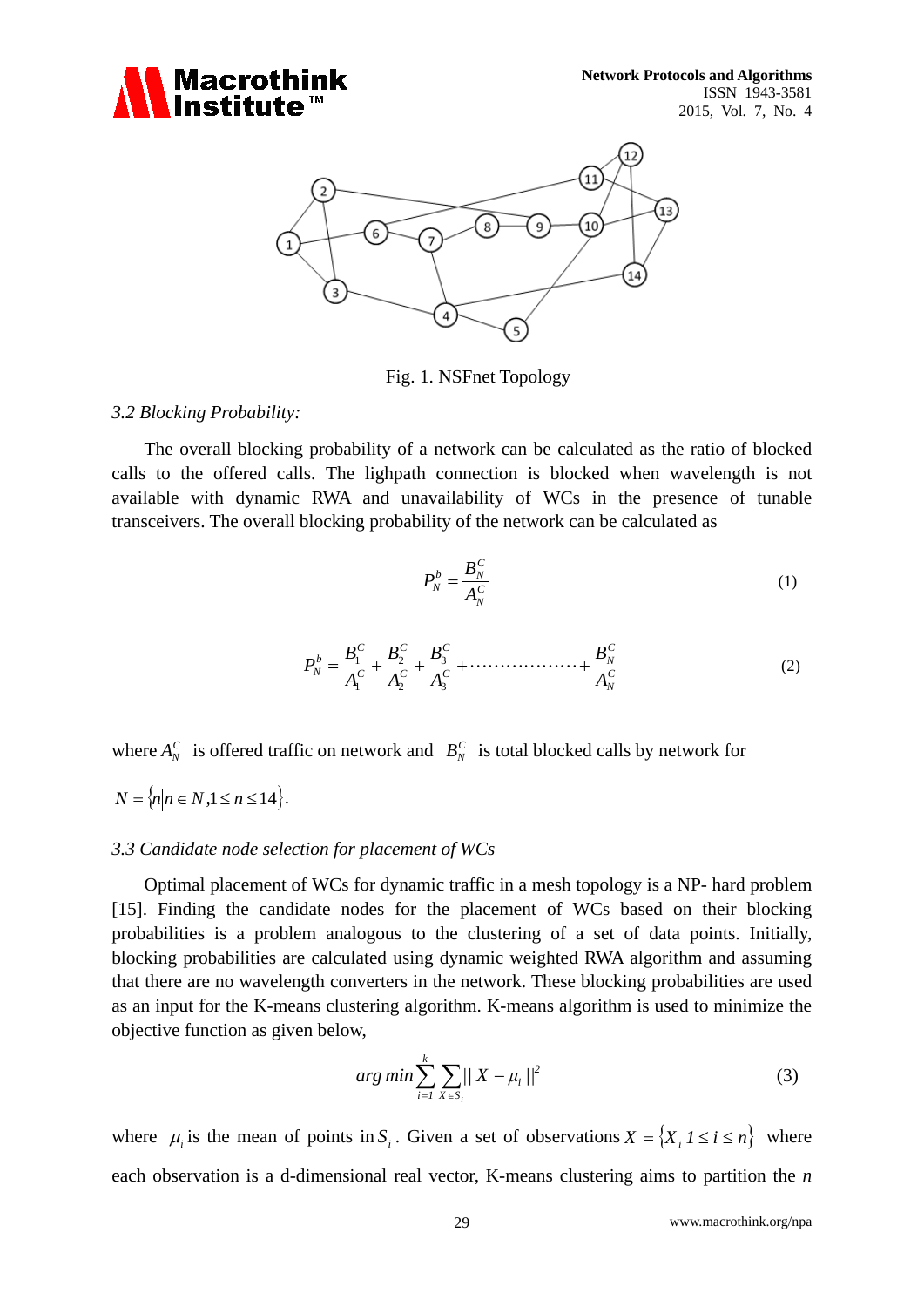

observations into  $k \le n$ ) sets  $S = \{S_i | I \le i \le k\}$  so as to minimize the intracluster sum of squares.

*3.4 Algorithm to get candidate nodes for placement of WCs*

Inputs: Set of feature vector,  $X = \{X_i | 1 \le i \le N\}$ 

where  $X$  is set of blocking probabilities for all nodes calculated by assuming that there are no wavelength converters in the network and  $X_i$  is the blocking probability of node *i*.

Number of clusters,  $k = 2$ 

Steps:

- 1. Randomly select *k* cluster centers.
- 2. Calculate the distance between each data point and cluster centers using (4).

$$
d(X, \mu_i) = \sqrt{|X - \mu_i|^2} \tag{4}
$$

- 3. Assign the data point to the cluster center whose distance from the cluster center is minimum of all the cluster centers.
- 4. Recalculate the new cluster center using (5).

$$
\mu_i = \left(\frac{1}{k_i}\right)_{j=1}^{k_i} X_j \tag{5}
$$

where  $k_i$  represents the number of data points in  $i^{th}$  cluster.

- 5. Recalculate the distance between each data point and new obtained cluster centers.
- 6. If no data point was reassigned then stop, otherwise repeat from step 3.
- 7. Select the cluster corresponding to the maximum blocking probability node.
- 8. Provide the WCs at all the nodes in the selected cluster.

Example:

Input data: Blocking probabilities of nodes  $(B_p)$ .

J  $\left\{ \right\}$  $\cdot$  $\overline{\mathcal{L}}$  $=\left\{ \begin{matrix} 0.0005, 0.0022, 0.0011, 0.0196, 0.0005, 0.0162, 0.0094, 0.0000, 0.0122, 0.0084, 0.0084, 0.0063 \ 0.0008, 0.0000, 0.0021 \end{matrix} \right.$  $B_p = \begin{cases} 0.0005, 0.0022, 0.0011, 0.0196, 0.0005, 0.0162, 0.0094, 0.0000, 0.0122, 0.0084, 0.0084, 0.0063, \\ 0.0008, 0.0000, 0.0021 \end{cases}$ 

Number of clusters: 2.

Result:

Cluster 1= {0.0196, 0.0162, 0.0094, 0.0122, 0.0084}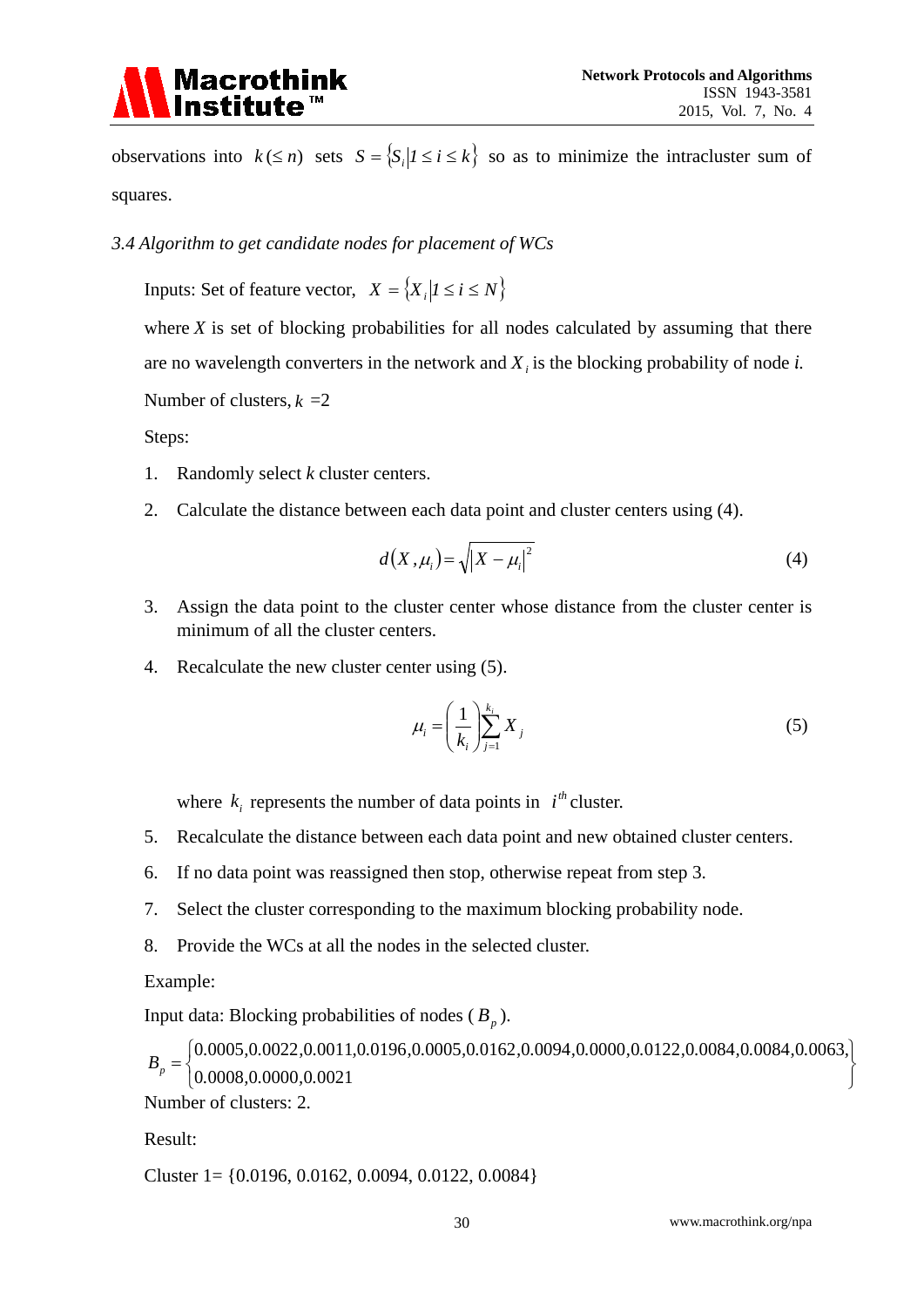

Cluster 2= {0.0005, 0.0022, 0.0011, 0.0005, 0.0000, 0.0063, 0.0008, 0.0000, 0.0021}

The corresponding nodes with respect to Cluster 1 are {4, 6, 7, 9, and 10} and Cluster 2 are  $\{1, 2, 3, 5, 8, 11, 12, 13 \text{ and } 14\}$ . Maximum blocking probability cluster is cluster1and corresponding nodes are {4, 6, 7, 9, and 10}. Selected candidate nodes are as shown in Fig. 2.



Fig. 2. NSFnet with selected nodes for the placement of WCs using proposed algorithm.

#### *3.5 Deciding the number of WCs at the candidate*

As the blocking probabilities varies from node to node, it is necessary to calculate the actual number of required converters at the particular node. Based on the blocking probability of a node, number of WCs can be calculated as [16] by using,

$$
C_n = C_a \left( \frac{\sum_{j=1}^{9} \sum_{i=1}^{14} \sum_{r=1}^{R_n} \frac{B_c^i}{B_{L1}}}{S(N_B)} \times 100 \right)
$$
 (6)

where  $C_a$  is number of available converters,  $B_c^i$  is total blocked calls at node for 3600s,

 $B_{L1}$  blocked calls of network at load  $L_1$  and  $S(N_B)$  sum of average blocking calls for different loads for all 14 nodes. Depending on calls blocked and available pool of WCs, appropriate number of WCs are placed at selected candidate nodes.

#### *3.6 Optimal path selection based on link weight*

The efficient weight dependent dynamic Routing and Wavelength Assignment algorithm is used for the establishment of lightpath. The optimal weight value is calculated for each route as in [14] which depends on the networks current situation. The optimal path for efficient routing can be selected by using,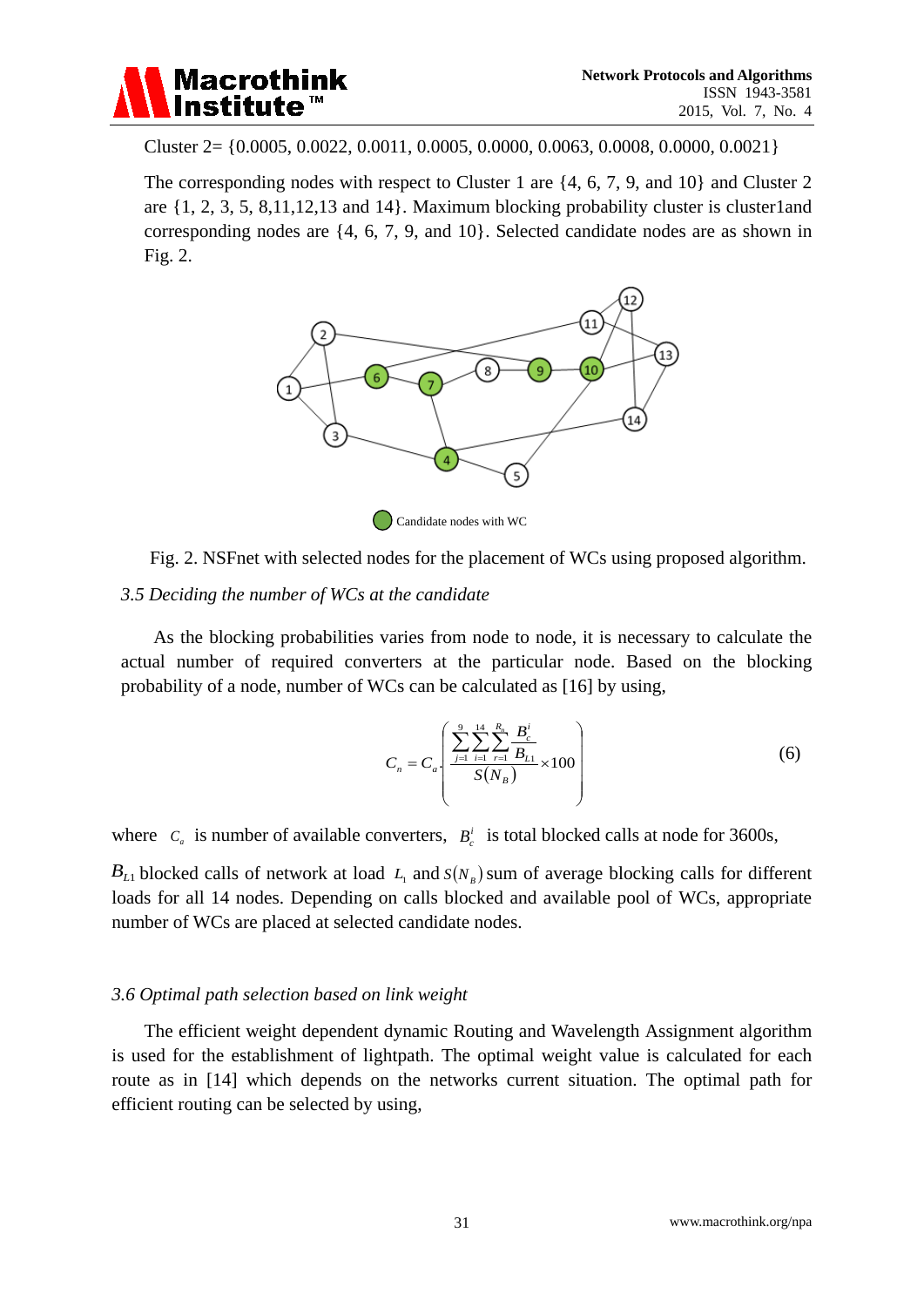

$$
P^{k}w_{,max} = arg max_{k=1 to 18} \left( \frac{(W_a)(T_e) \left( \sum_{i=1}^{Pl} S_c(i) \right)}{\left[ \left( \sum_{i=1}^{Pl} S_c(i) \right) + \left( \sum_{i=1}^{Pl} B_c(i) \right) \right] \left( \sum_{i=1}^{Pl} h_i(i) \right)} \right)
$$
(7)

where  $W_a$  is total number of available wavelengths on *k* routes,  $T_a$  is time elapsed,  $S_a(i)$  is total number of served calls,  $B_c(i)$  is total number of blocked calls, and  $\ell^i$  is path length of served calls.

#### **4. Experimental Analysis and Results**

Simulations have been carried out for the performance comparison of different converter placement schemes for NSFnet topology. Number of WCs at selected candidate nodes by using (6) is as shown in Table I.

Table. 1 Actual number of WCs placed at selected candidate nodes

| <b>Nodes</b>               |                             |    |    |    |    | 10 |
|----------------------------|-----------------------------|----|----|----|----|----|
| <b>Required Converters</b> | Load=200E with $C_a = 40$   | 9  | 9  |    | 8  |    |
|                            | Load=1616E with $C_a = 120$ | 27 | 27 | 22 | 24 | 20 |

By using (7) the optimal path can be selected and results of the blocking probabilities with various loads are shown in Table 2.

Table.2 Comparison of blocking probabilities with W=40

| <b>Load in Erlang</b> | without WC | with full WC | with partial WC |
|-----------------------|------------|--------------|-----------------|
| 267                   | 0.030216   | 0.015396     | 0.02117         |
| 290                   | 0.03255    | 0.02387      | 0.028391        |
| 315                   | 0.039297   | 0.027749     | 0.03223         |
| 332                   | 0.05573    | 0.040006     | 0.047785        |
| 345                   | 0.069758   | 0.051568     | 0.060163        |
| 360                   | 0.077288   | 0.053416     | 0.061944        |

Fig. 3 shows variation in blocking probabilities at the candidate nodes for various load by using dynamic weight based RWA algorithm without WC. It shows that the blocking probability varies from node to node as well as for different load conditions.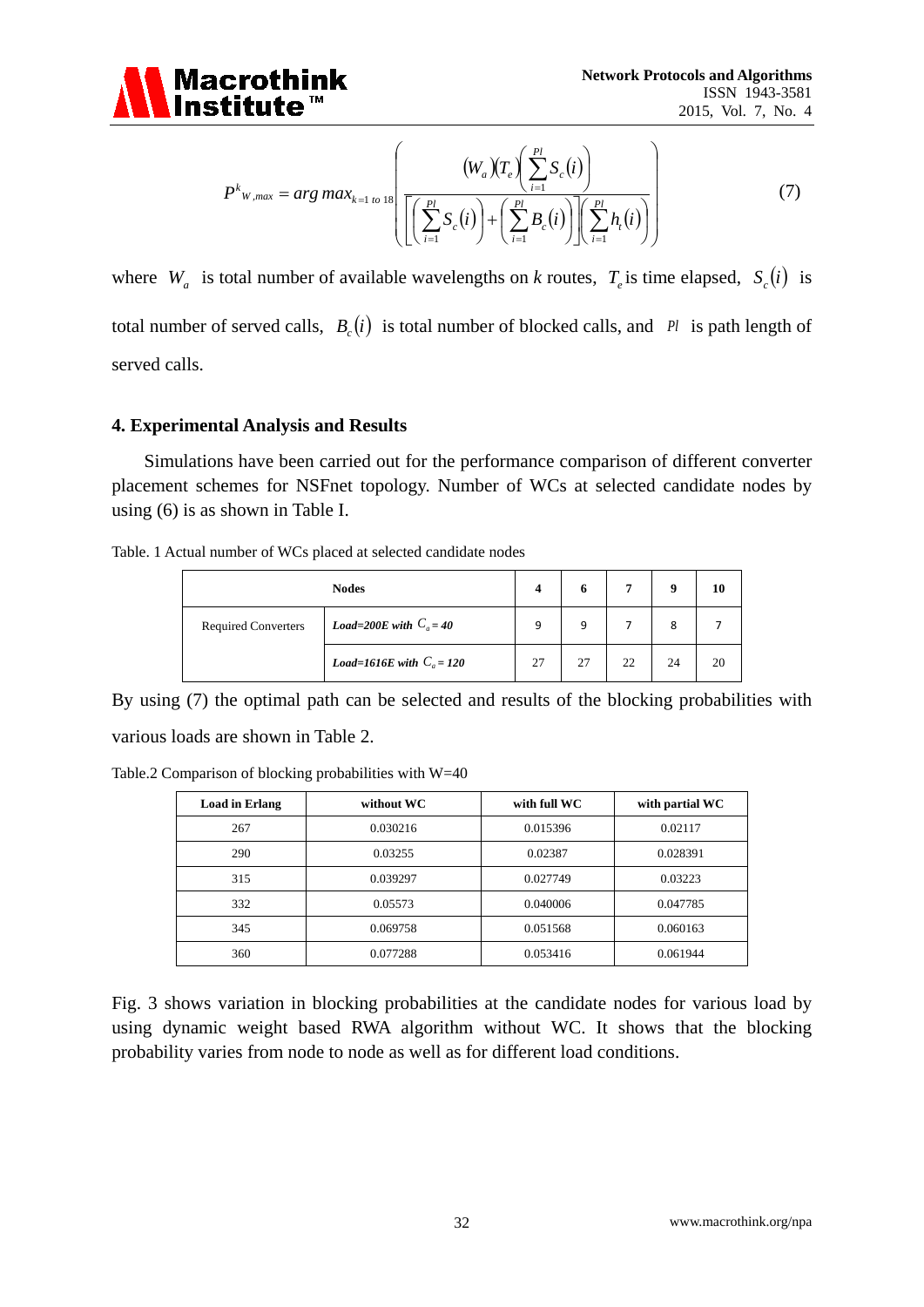



Fig. 3. Blocking Probability versus Candidate Nodes (W= 120)

WCs utilized versus load for various WC placement schemes with fixed transceivers (FTRs) and tunable transceivers (TTRs) for a given blocking probability shown in Fig. 4. The result shows that sparse partial WCs with TTRs require very less number of converters. Therefore it minimizes the complexity and cost of the network.



Fig. 4. Comparison of Converters Utilized versus Load (W= 120)

Fig. 5 shows the relationship between the blocking probabilities and load in Erlang for full WCs, partial WCs and sparse partial WCs with FTRs and TTRs. For partial WCs and sparse partial WCs the difference in blocking probability is very less and it is nearly equal to full WCs. It can be seen that the blocking probability can be reduced drastically with use of tunable transceivers along with appropriate number of WCs at properly selected nodes.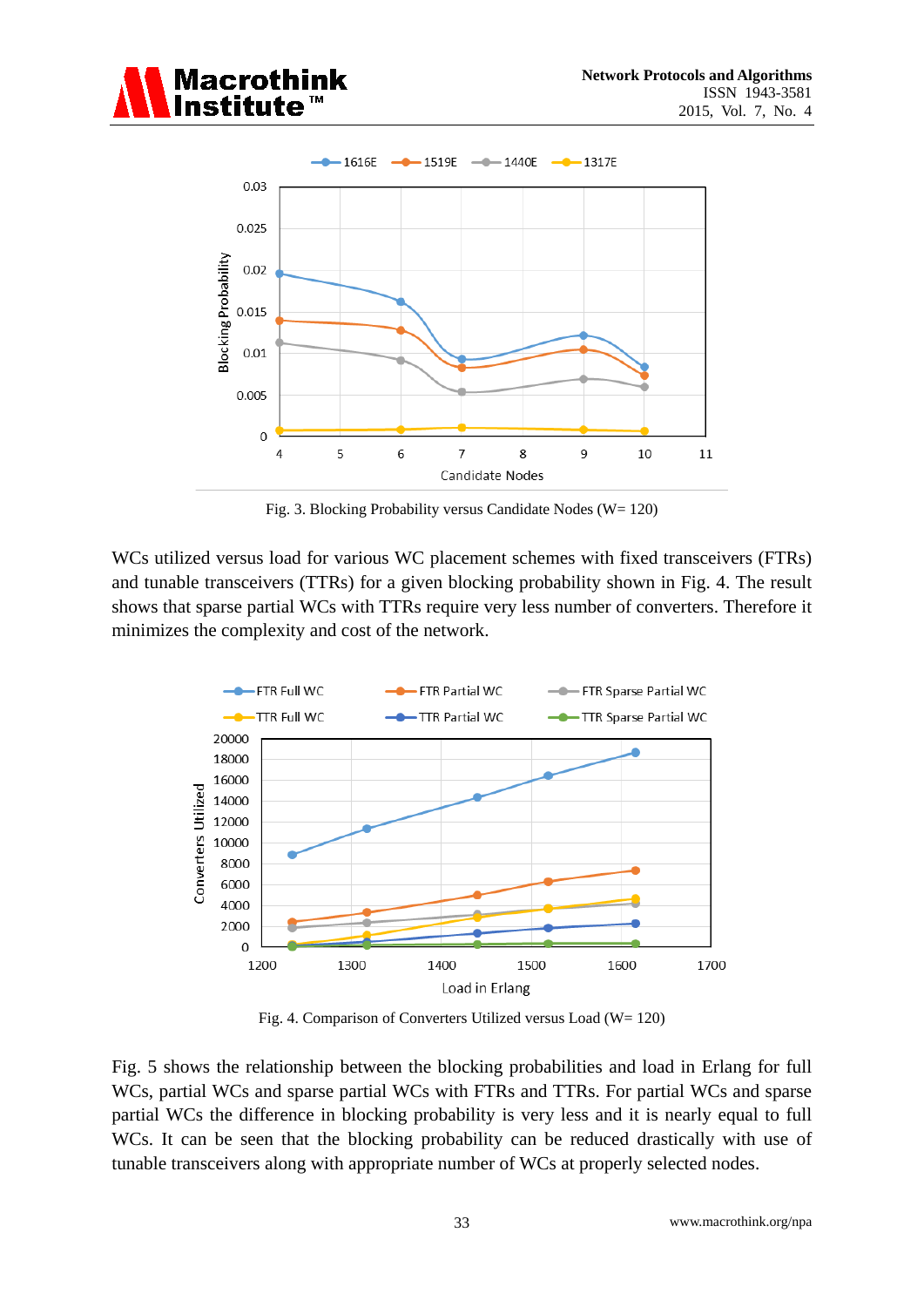



Fig. 5. Blocking Probability versus Load (W=120)

Saving in percentage converters versus load for various WC placement techniques with TTR is as shown in Fig. 6. It shows that saving of average 84% converters with full WCs, average 88% converters with partial WCs and average 91% converters with sparse partial WCs when TTRs are used.



Fig. 6. Comparison of Converter Saved (%) versus Load (W= 120)

For partial WC five nodes are selected and only 40 WCs for low load and 120 WCs for high loads are used. On each link 40 wavelengths for low load and 120 for high load have been considered. With partial WCs approximately 12% wavelength converters are sufficient to get close performance to full wavelength converters. In sparse partial WC with variable number of WCs at the candidate nodes, only 2.4% WCs are sufficient to get the blocking performance near to the full WCs.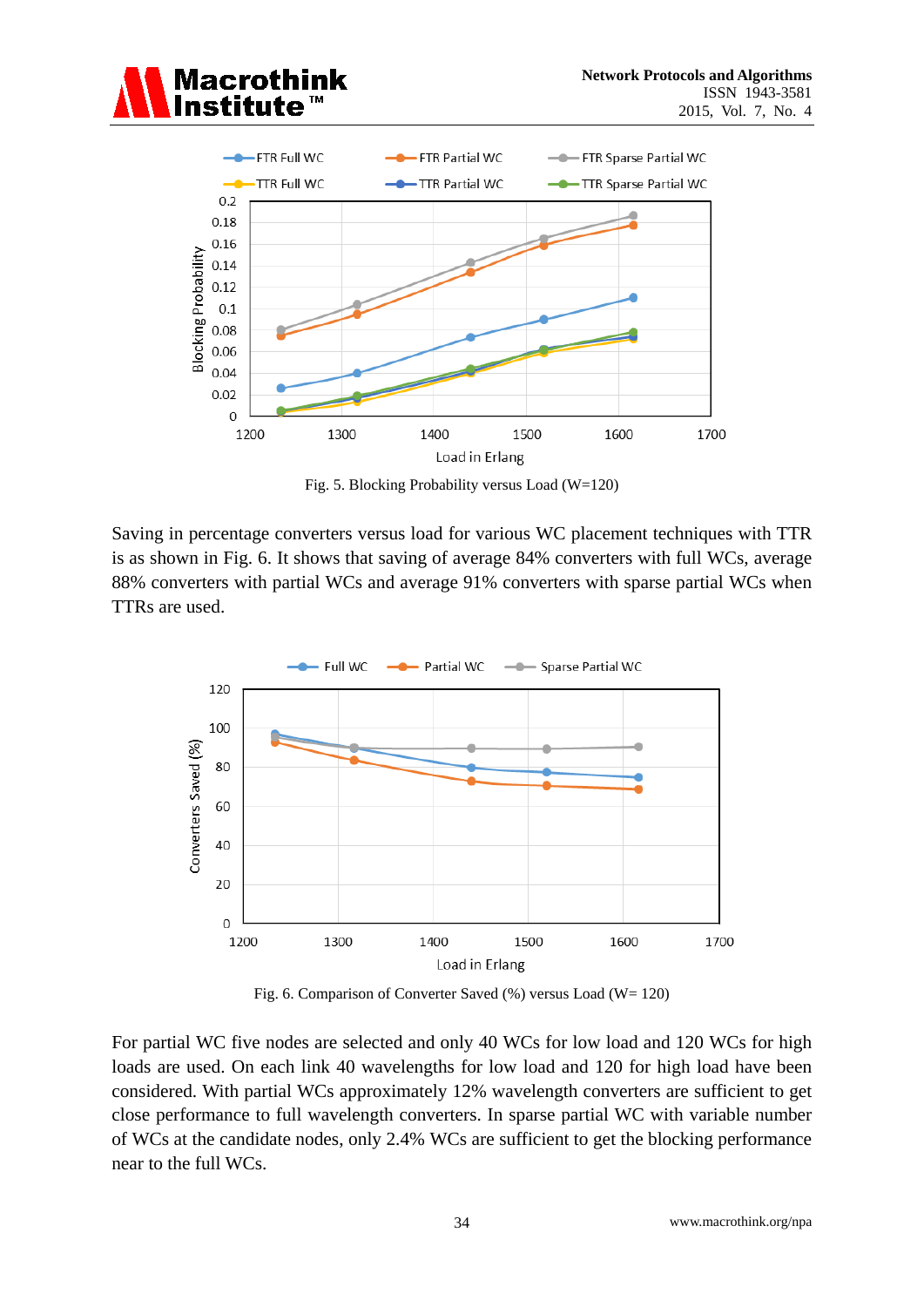

## **4. Conclusion**

Performance enrichment is obtained by using proper placement of WCs. For the optimal placement of WCs, sparse partial WCs are studied with efficient dynamic RWA in the presence of fixed and tunable transceivers. With the help of dynamic weight based RWA total number of WCs in WDM optical networks are reduced. Tunable transceivers releases the wavelength continuity constraint across the connection path and has a remarkable impact on the total number of WCs. The network with sparse partial WCs and tunable transceivers shows the better results for percentage saving in converters and percentage reduction in blocking probability.

# **References**

- [1] J.Zhou, X.Yuan, "A study of dynamic routing and wavelength assignment with imprecise network state information", Proceedings. International Conference on Parallel Processing (ICPP) Workshops 2002, Vancouver, British Columbia, Canada. 21-21 August 2002. http://dx.doi.org/10.1109/ICPPW.2002.1039732
- [2]L. Li, A. K. Somani, "Dynamic wavelength routing using congestion and neighborhood information", IEEE/ACM Transaction on Networking, Vol. 7, Pp 779-786, Oct. 1999. http://dx.doi.org/10.1109/90.803390.
- [3] M. Kovacevic and A. Acampora, "Benefits of Wavelength Translation in All-Optical Clear-Channel Networks," IEEE Journal on Selected Areas in Communications, Vol. 14, No. 5, Pp 868-880, June 1996. http://dx.doi.org/10.1109/49.510910.
- [4] C. Siva Ram Murthy, Mohan Gurusamy, "WDM Optical Networks: Concepts, Design, and Algorithms", Prentice Hall, 2002.
- [5] Arora, A. S. Subramaniam, S., "Converter Placement in Wavelength Routing Mesh Topologies", IEEE ICC 2000, Pp 1282–1288, http://dx.doi.org/10.1109/ICC.2000.853705.
- [6] X. W. Chu, B. Li, and Z. Zhang, "Dynamic Routing and Wavelength Assignment in the Presence of Wavelength Conversion for All-Optical Networks", IEEE/ACM Transactions on Networking, Vol. 13, Pp 704-715, June 2005. http://dx.doi.org/10.1109/TNET.2005.850226.
- [7] Z. Zhang, C. M. Assi, A. A. Shami, M. A. Ali, and X. Liu, "Wavelength converters: improvement on the performance of optical networks," SPIE/Kluwer Optical Networks Magazine, Vol. 3, No. 2, October 2001. http://dx.doi.org/10.1117/12.445141.
- [8] J S. Subramaniam, M. Azizoglu, and A. K. Somani, "All-Optical Networks with Sparse Wavelength Conversion," IEEE/ACM Transactions on Networking, Vol. 4, No. 4, Pp 544-557, August 1996. http://dx.doi.org/10.1109/90.532864.
- [9] Xiao Chu and Jiangchuan Liu, "Sparse partial wavelength conversion: Converter placement and wavelength assignment". Optical Switching and Networking, Elsevier, Pp 66-74, 2010. http://dx.doi.org/10.1016/j.osn.2009.09.003.
- [10]Yukinobu Fukushima, Takahiro Ooishi and Tokumi Yokohira, "A Wavelength and Converter Assignment Scheme Using Converter Usage History in Wavelength-Routed